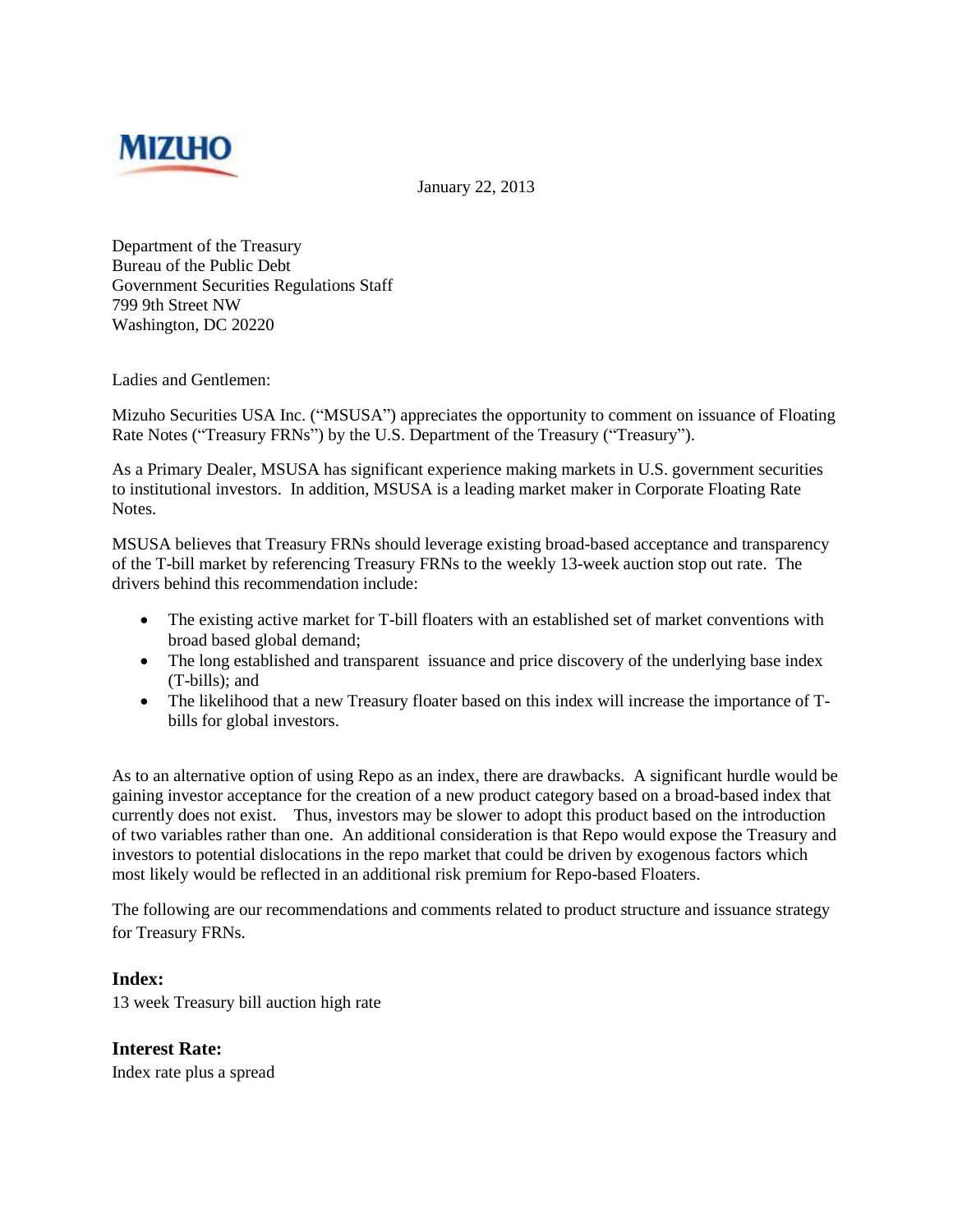### **Reset Frequency**

Weekly reset is consistent with established market convention and will lead to the greatest level of transparency and appeal to the greatest number of market participants.

## **Frequency of Interest Payments**

Quarterly payment is consistent with established market convention.

## **Lock-Out Periods**

7 days prior to the interest rate payment date

## **Minimum Interest Rate**

A floor rate should be set to zero. Additionally, a minimum coupon of 0.125% should be instituted to allow the bonds trade at a premium. "If" the index set is less than zero (and the spread does not produce a product equaling a positive interest rate), the securities should be issued at a rate of zero (a premium given the 0.125% coupon restraint). This will ensure that investors do not have to remit payment back to the Treasury.

## **Minimum Spread**

Spreads should be allowed to clear at market levels with the zero interest rate barrier constraint factored into the auction process.

### **Interest Accrual**

"Actual / Actual"

# **Auction Frequency and Settlement**

Auctions for floating rate Treasury debt should be held monthly as part of Treasury's regular debt program. Settlement for newly auctioned notes should be on or near the  $15<sup>th</sup>$  to best match investor cash needs

### **Re-Openings**

We believe that floating rate notes should be issued monthly and should not be reopened on a regular basis.

### **Initial Coupon Setting**

Initial coupon setting should be the index rate in effect two New York business days prior to the settlement date. This will require a change in "Section 356.24 (c)" to reflect the need to establish the initial rate setting on the Fed Wire prior to settlement.

### **Discount Margin**

Utilization of "discount margin" bidding for re-openings of securities with previously established spreads is appropriate. We do, however, differ in opinion about regularly scheduling re-openings. The "discount